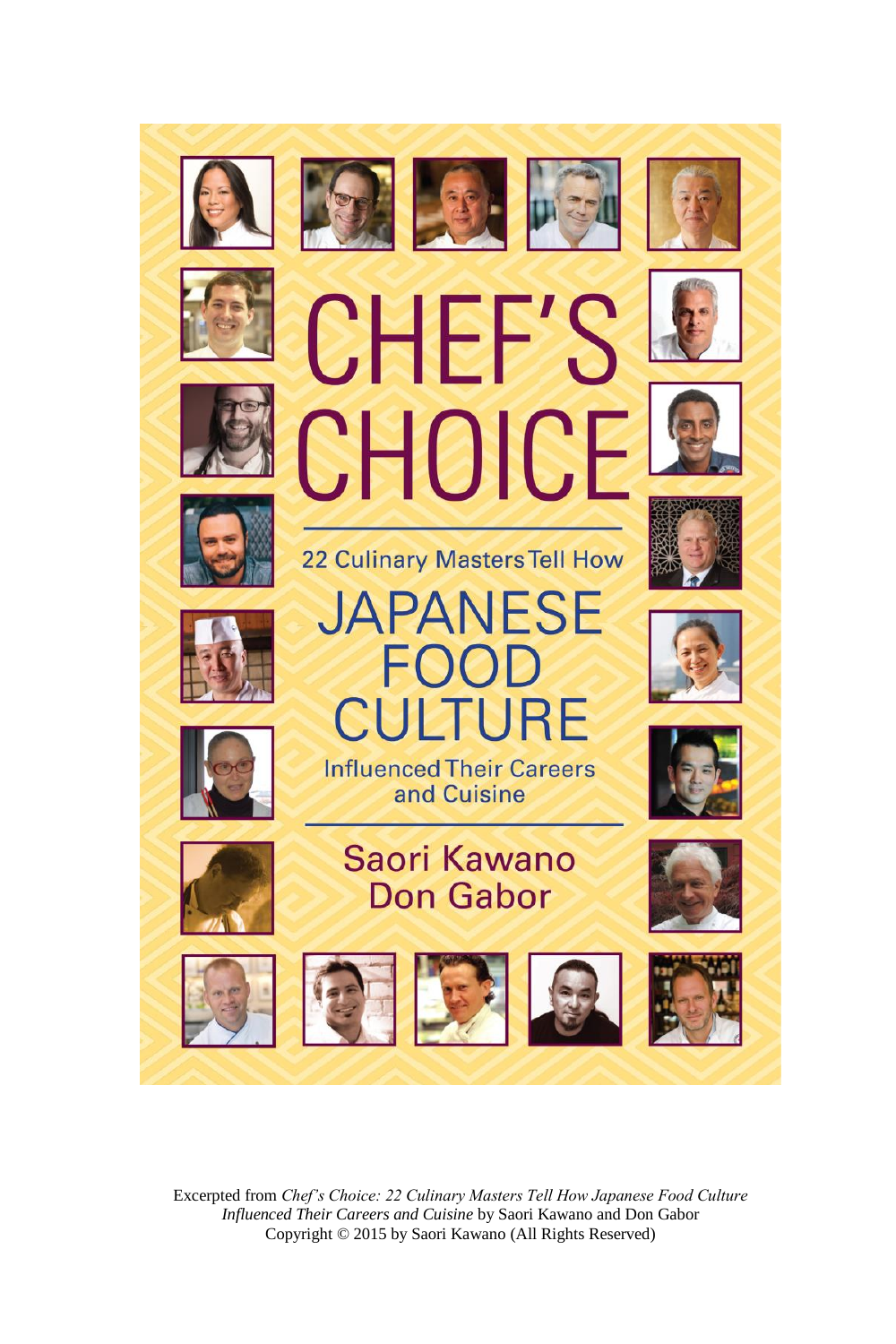### **Table of Contents**

Preface by Saori Kawano Introduction: The Japanese Chef's Way of Thinking **xvi** by Toshio Suzuki

### **1. Elizabeth Andoh 2**

Author, culinary educator, leading English-language expert on Japanese cuisine, and resident of Japan for more than four decades explains how she first learned about *washoku* cuisine from the woman who would become her mother-in-law.

#### **2. Michael Anthony 16**

Executive Chef at Gramercy Tavern, New York City, and winner of the James Beard Foundation's Best Chef in New York City, 2012, talks about his career path from a small Japanese restaurant in Tokyo to Paris and then to Gramercy Tavern.

#### **3. David Bouley 32**

Executive Owner/Chef of Bouley and Brushstroke, New York City, shares how he and Japanese agricultural experts from Kyoto brought artisanal ingredients to his *kaiseki*-inspired New York City restaurants.

### **4. Wylie Dufresne 46**

Founder of wd~50 and Owner/Chef of Alder in New York City, describes how he and his team use Japanese ingredients in non-traditional Japanese ways.

### **5. Ben Flatt 60**

Owner/Chef of Flatt's, a Japanese guesthouse and restaurant on the Noto Peninsula, recalls his culinary journey from Sydney, Australia to Noto and reveals the secrets of traditional Noto cuisine he learned from his Japanese in-laws.

### **6. Eddy Leroux 74**

Chef de Cuisine at Daniel, New York City, recounts his career path and how he uses Japanese ingredients in the French kitchen.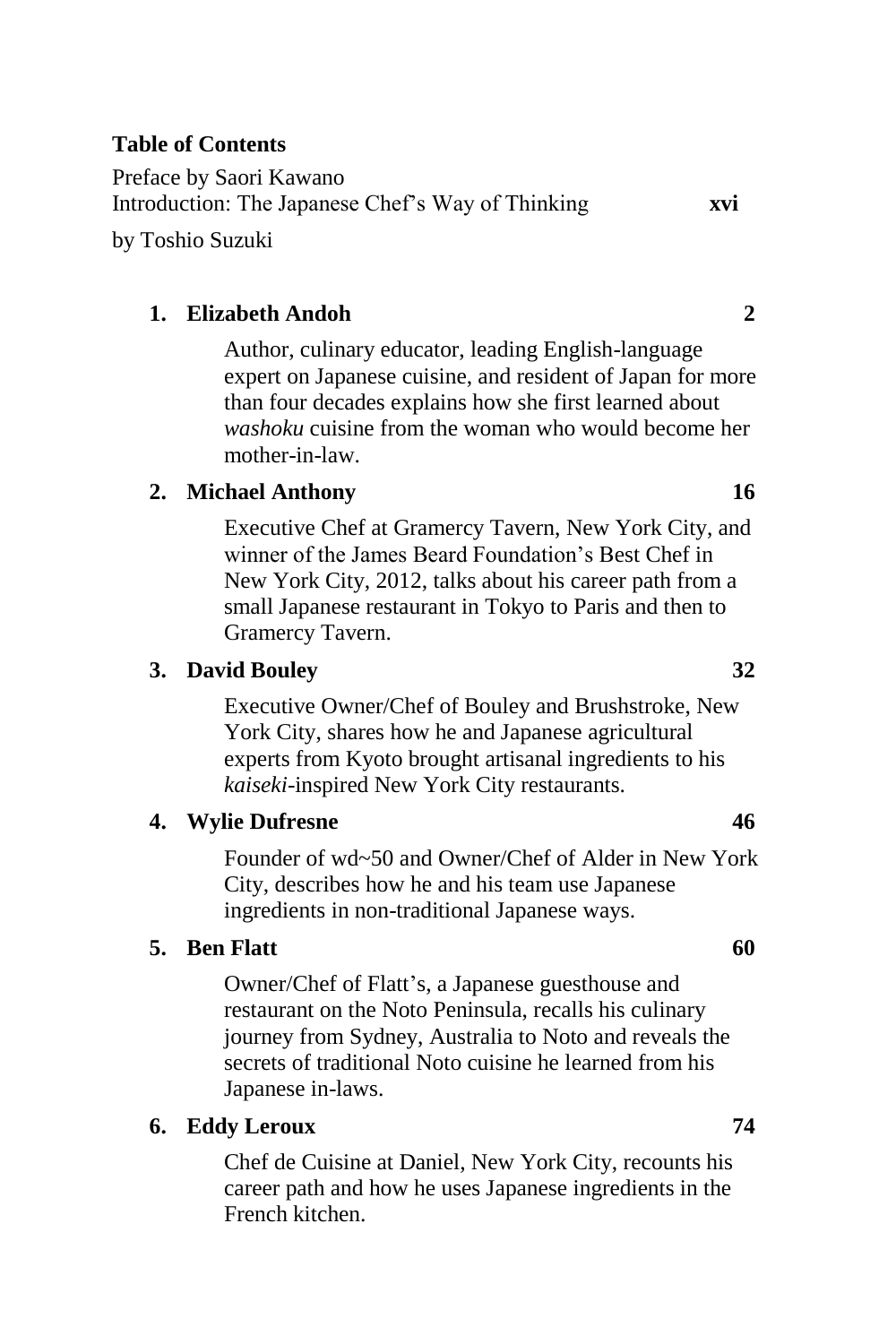#### **7. Nobu Matsuhisa 86**

Owner/Chef of Nobu, and other restaurants worldwide, shares his story of what inspired him to become a restaurateur.

#### **8. David Myers 96**

Owner/Chef of restaurants in Southern California and Las Vegas recounts how his first interest in Japan came while working with a Japanese chef at Charlie Trotter's in Chicago and how this experience led to his minimalist approach to dish preparation and menu development.

#### **9. Nils Norén 108**

VP of Restaurant Operations for the Samuelsson Group and past VP at The French Culinary Institute says that his early discovery of Japanese food introduced him to the mindset that continues to influence his cooking and restaurant operations.

#### **10. Ben Pollinger 122**

Executive Chef at Oceana, New York City, describes the cooking experiences that took him through various restaurants––both good and bad––to a five-star New York City venue and the challenges he faced along the way.

#### **11. Eric Ripert 136**

Chef, Co-owner of Le Bernardin explains his career path and how Japanese ingredients and cooking inspire and influence his French cuisine.

#### **12. Toni Robertson 152**

Executive Chef, Mandarin Oriental Hotel, Singapore, explains how cooking potluck dinners while working in an Air Force emergency room led her to managing restaurant and food services at one of New York and Singapore's top hotels.

### **13. Michael Romano 172**

Chef, Co-owner of Union Square Cafe and past director of culinary services for the Union Square Hospitality Group discloses how his fascination with Japanese cuisine began in a spotless kitchen in Tokyo during an international food competition.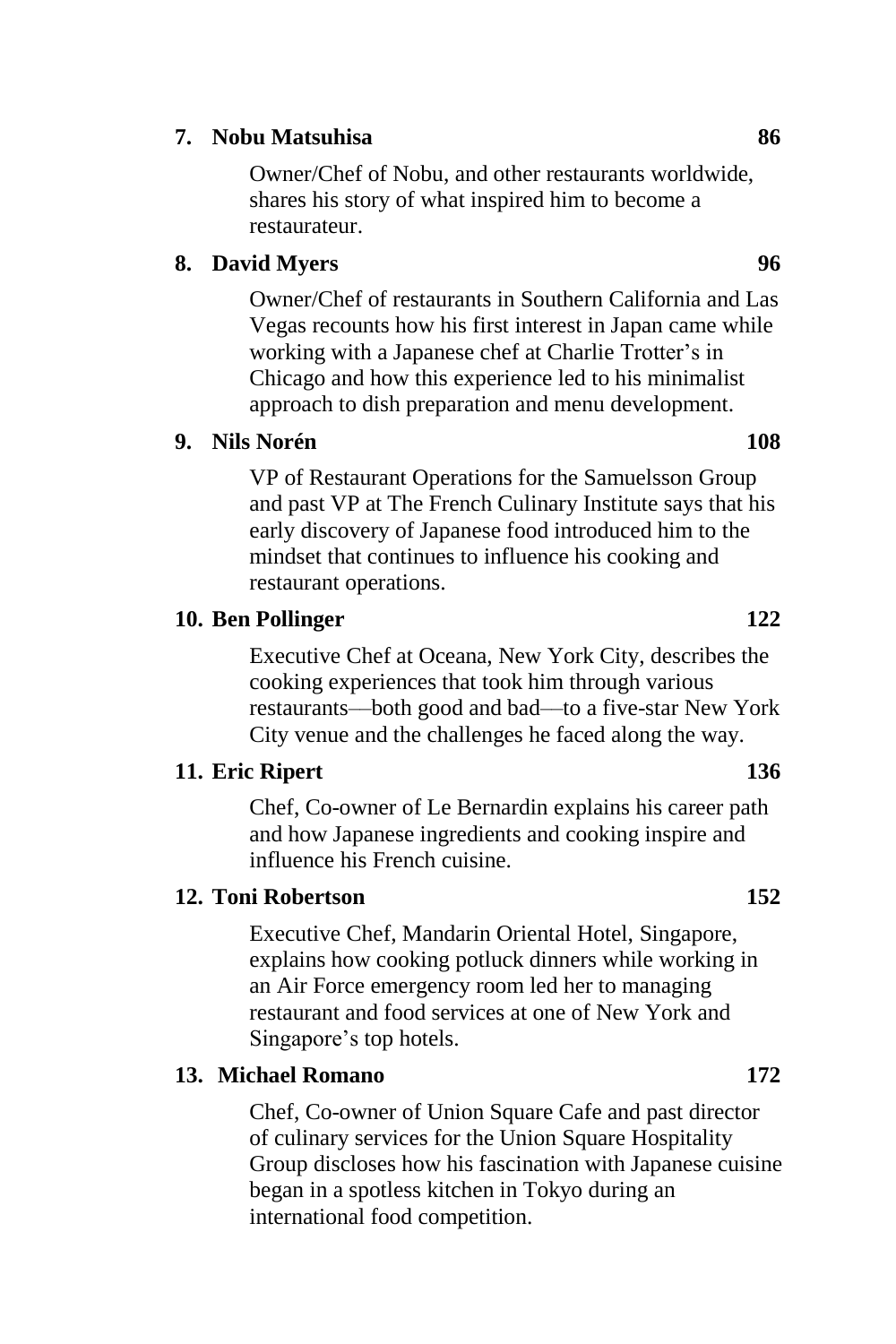#### **14. Marcus Samuelsson 186**

Owner/Chef of the Red Rooster and past Executive Chef of Aquavit recalls how the Japanese chefs he met throughout his career influenced him in adapting Asian cuisine and ingredients.

### **15. Suvir Saran 196**

Chef/past-owner of Dévi, New York City, and Consultant describes his first visit to Japan, the new dishes he had the opportunity to enjoy, and the ways they influenced his style of Indian cooking.

### **16. Yosuke Suga 208**

Past Executive Chef, L'Atelier de Joël Robuchon at the Four Seasons Hotel, New York City, describes how he landed a coveted cook's job in Joël Robuchon's Paris test kitchen.

### **17. Noriyuki Sugie 220**

Past Executive Chef, Asiate, Mandarin Oriental, New York, explains similarities between French and Japanese cuisine and recounts what he learned from masters, such as Chef Yutaka Ishinabe (the "Iron Chef") and Charlie Trotter.

#### **18. Toshio Suzuki 232**

Owner/Chef of Sushi Zen, New York City, tells about his philosophical approach to cooking and the challenges he faced when opening his restaurant in New York City.

### **19. Shinichiro Takagi 242**

Owner/Chef of Zeniya in Kanazawa Japan describes his career path from working at Kitcho, where he learned the highest culinary skills from Master Chef Tokuoka, to running one of Kanazawa's most popular restaurants.

### **20. James Wierzelewski 256**

Past Executive Chef at the New York Marriott Marquis, Harrods in London, and other hotel restaurants describes his philosophy of "eater-tainment" and his quest for unusual Japanese ingredients and cooking methods, which he successfully employs in large venues.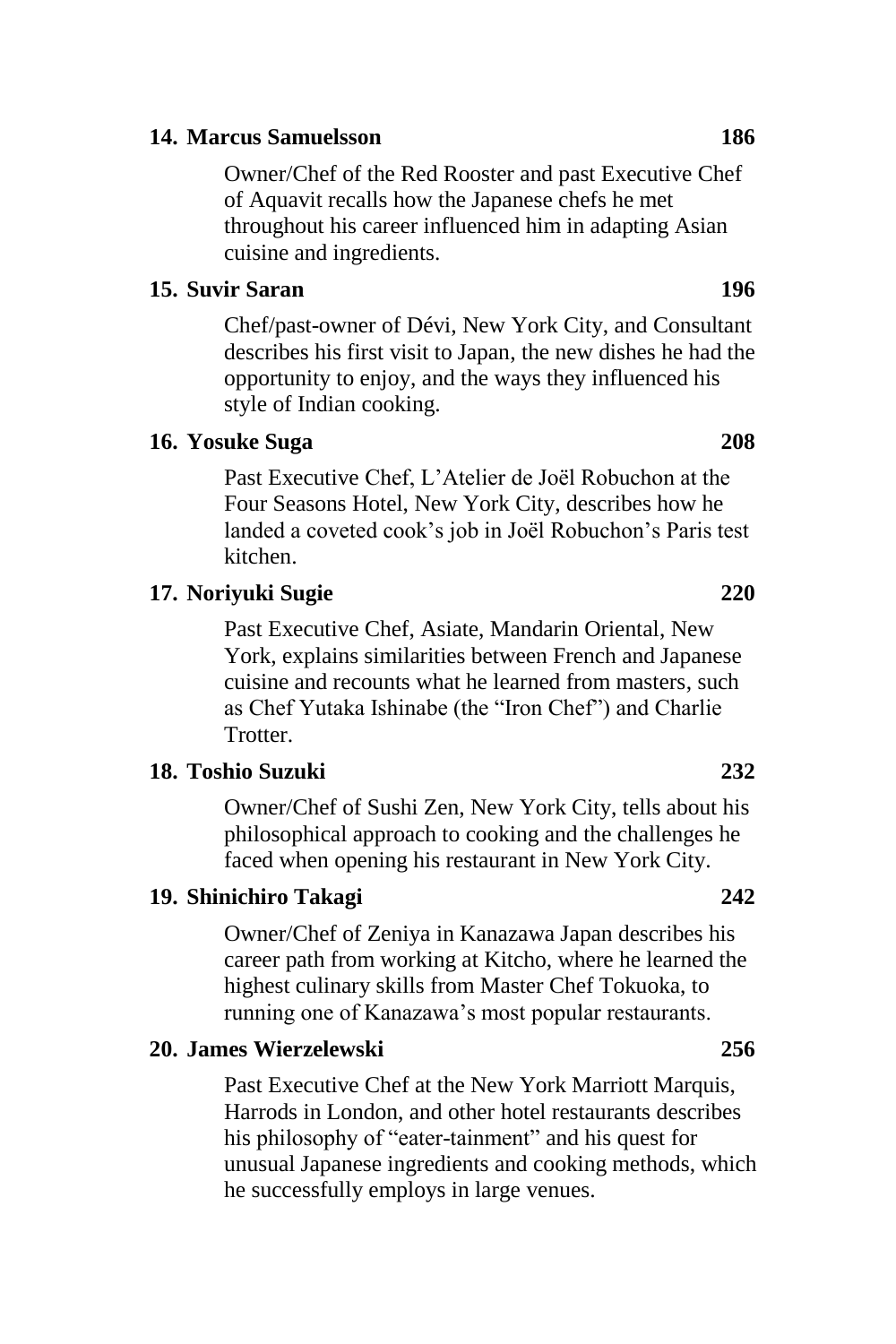#### **21. Barry Wine 268**

Owner/Chef of The Quilted Giraffe shares how he combined Japanese and American food ingredients, exquisite Japanese dishware, and a tasting menu concept to create unforgettable New York dining experiences in the 1980s.

### **22. Lee Anne Wong 284**

Independent chef, consultant, and producer of *Top Chef* reveals the challenges of her diverse career, from coordinating French Culinary Institute cooking events to reaching the semi-finals on *Top Chef.*

| 300 |
|-----|
| 305 |
| 308 |
| 317 |
| 319 |
|     |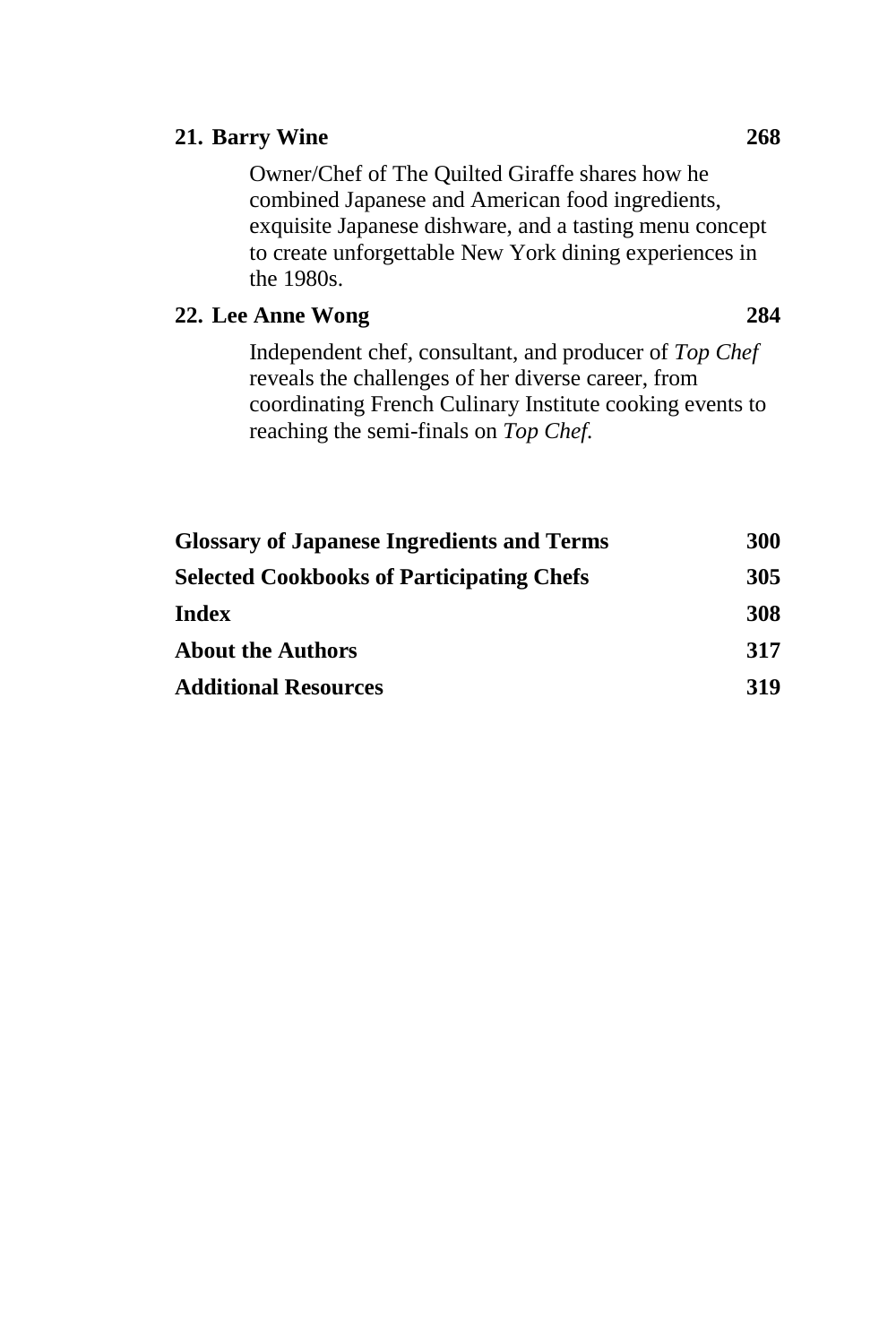#### 4 **·** ELIZABETH ANDOH

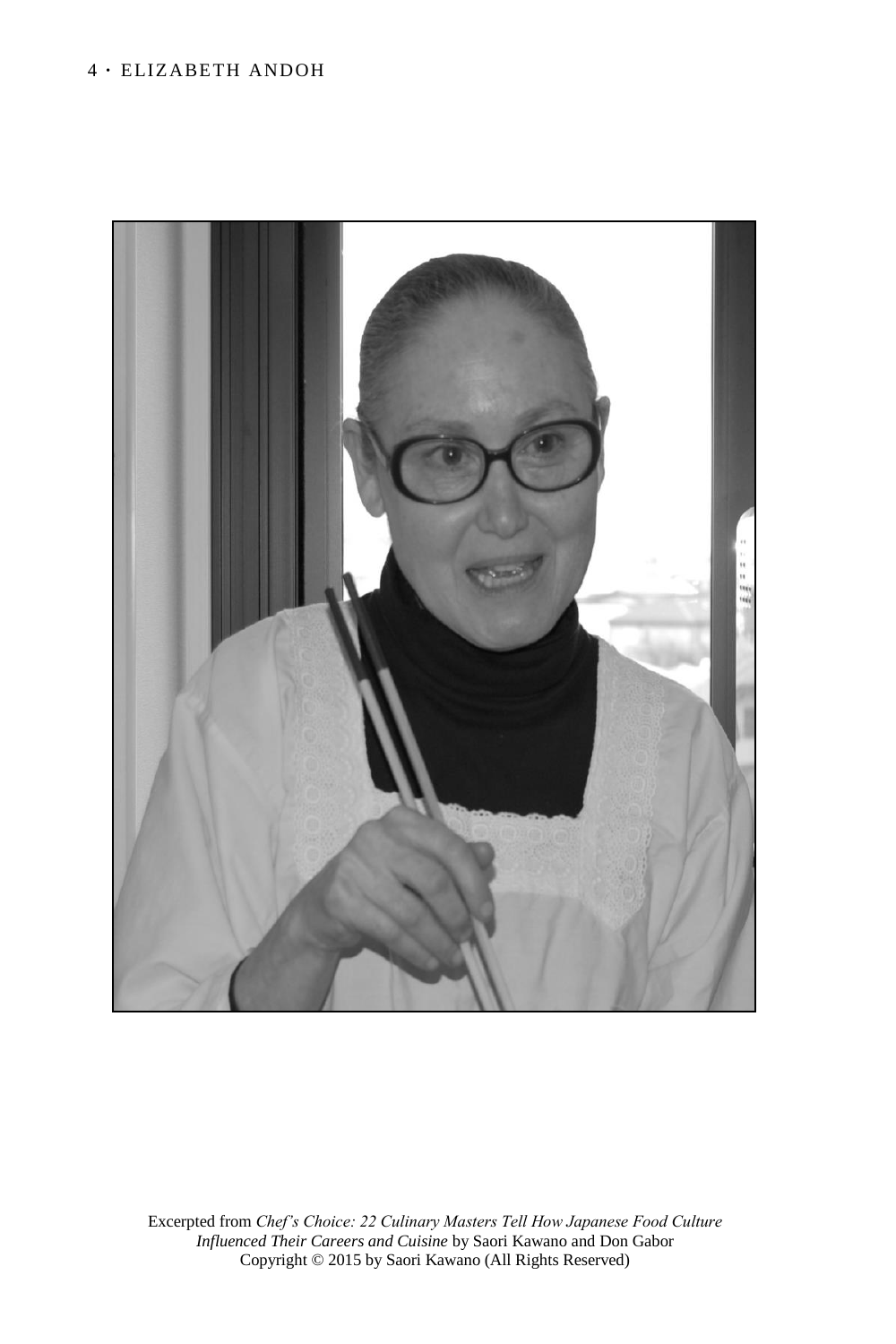#### **ONE**

# **ELIZABETH ANDOH**

Cookbook Author/Director, A Taste of Culture

Elizabeth Andoh was born and raised in America, although Japan has been her home for more than four decades. Ms. Andoh's formal culinary training was taken at the Yanagihara School of Traditional Japanese Cuisine, in Tokyo. In 1972 she began "A Taste of Culture," a culinary arts program that combines spicy tidbits of food lore with practical tips and skill-building lessons on how to prepare Japanese food. Her programs are conducted in Tokyo and offer a unique opportunity for foreign residents and visitors from overseas to explore and enjoy Japan's culture through its food.

Ms. Andoh is the author of six cookbooks, including the awardwinning *Washoku: Recipes from the Japanese Home Kitchen*. She publishes an electronic newsletter about six times a year. Each issue includes a short essay/story focused on some aspect of Japan's food culture. Newsletters include links to photo-illustrated recipes that relate to the chosen theme; those recipes can be downloaded, making it easy for subscribers to take them into the kitchen when they cook. A Taste of Culture's newsletters are free at [www.tasteofculture.com.](http://www.tasteofculture.com/)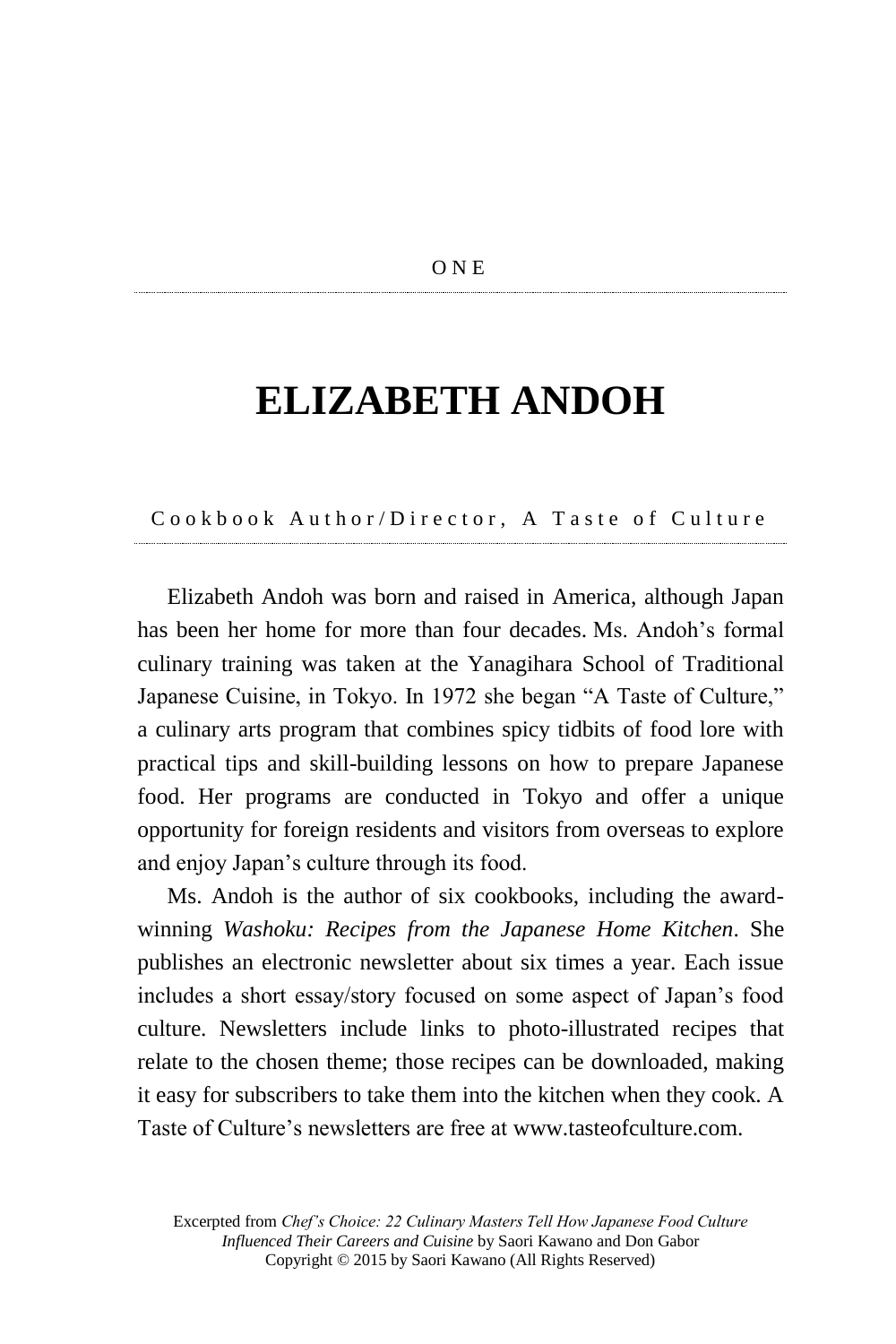## **Influences**

*I had no experience with Japanese food, so I had nothing to compare it with, which may have been a good thing, because I had no real expectations of how it should taste.* 

ended up in Japan by happy accident 40 plus years ago. I was born and raised in New York City. While attending the University of Michigan, I became aware that a scholarship at the Center for Japanese Studies went unclaimed. I applied and landed on the island of Shikoku, which in the mid-1960s was extremely rural. There were no flush toilets. You had to pump water from a well, and there was a small, old-fashioned refrigerator in addition to the icebox. I

I stayed with the Andoh family, which is how I got to know the senior Mrs. Andoh (the woman who would become my mother-inlaw), and meet (and eventually marry) one of her sons. My husband, Atsunori, is next to the youngest in birth order.

The Andoh household where I stayed had a totally different rhythm than I was used to. Mrs. Andoh was a talented practitioner of *washoku*––a traditional way of preparing Japanese food. Literally, *washoku* means "harmony of food." It is a way of thinking about what we eat and how it can nourish us. Mrs. Andoh ran a large household that included cooking for her husband's factory workers, so her kitchen was like a small restaurant. She had a limited budget, but she purchased and fully used ingredients, preserving their nutrition while coaxing out the very best flavor. She had a real flair for food.

At that time I didn't speak a word of Japanese, so I didn't really understand what was happening, but everyone seemed quite happy about the food they ate, so I figured there had to be something special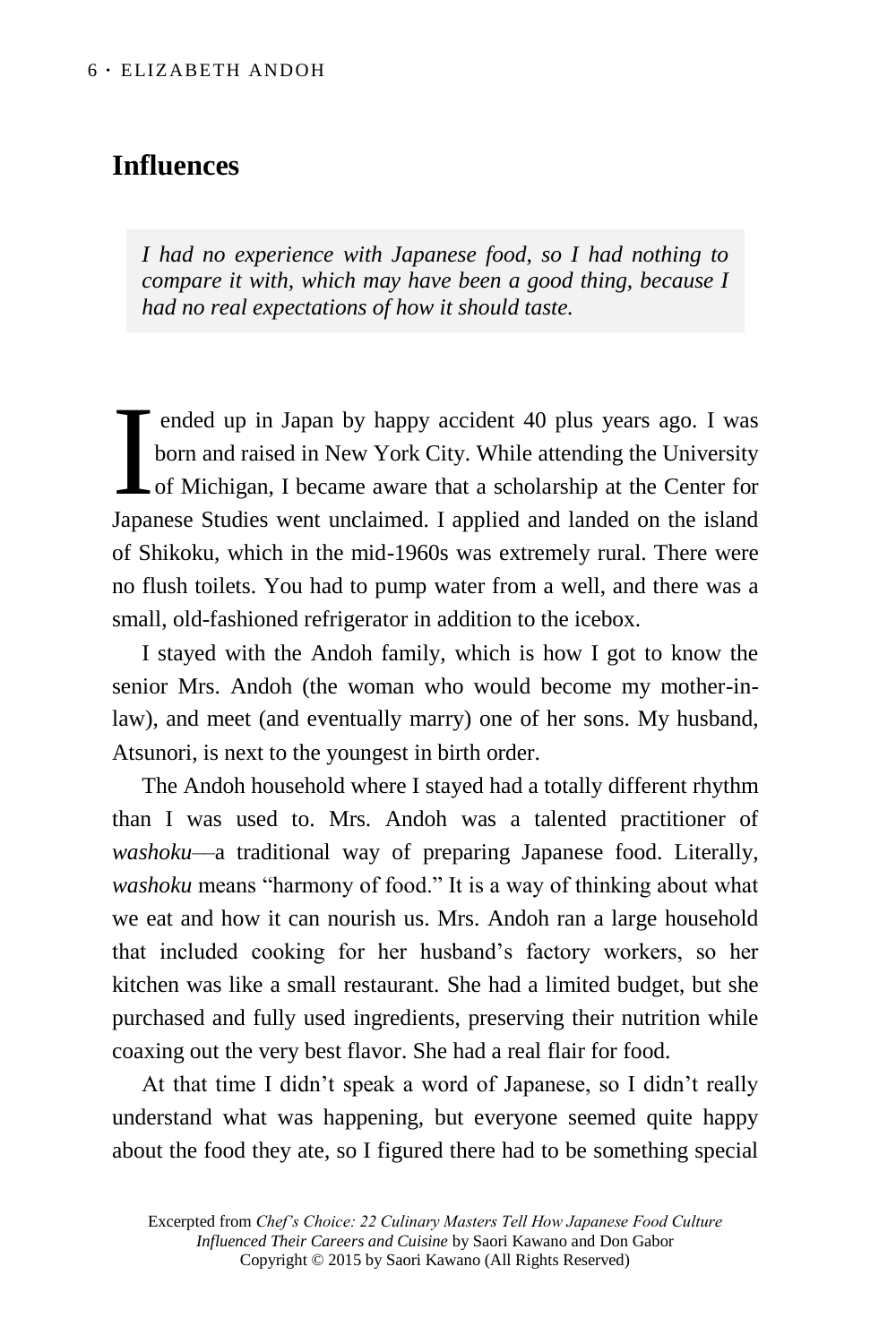about it. It was simply up to me to figure out what that was. I had no experience with Japanese food, so I had nothing to compare it with, which may have been a good thing, because I had no real expectations of how it should taste.

In Shikoku, everyone eats udon, the slithery, thick white wheat noodles every day. It's not necessarily served instead of rice—you can also have rice with the noodles. I have always preferred salty food to sweet, so there was something very appealing about pickles and rice. I fell in love with pickled plums––*umeboshi*––especially first thing in the morning. I have never been a donut-and-coffee person.

I decided I wanted to stay in Japan a bit longer, although staying would definitely require that I learn the language. In 1967, I traveled to Tokyo to be part of a pilot program to teach Japanese to those not brought up in Japanese culture. It was a very intensive program.

I was living in a rented room in somebody's house and needed to learn to cook for myself. When I asked Mrs. Andoh for some of her recipes, she said, "Since you are in Tokyo now, you should take lessons from the writer and teacher, Toshio Yanagihara. I'll write him a letter."

## **Career Path**

*Mrs. Andoh forgot to mention that I wasn't Japanese, so when I showed up for the interview, Master Yanagihara was a little surprised.* 

Master Yanagihara was a man with the mindset of the Meiji Period––you know, the turn of the nineteenth century, officially from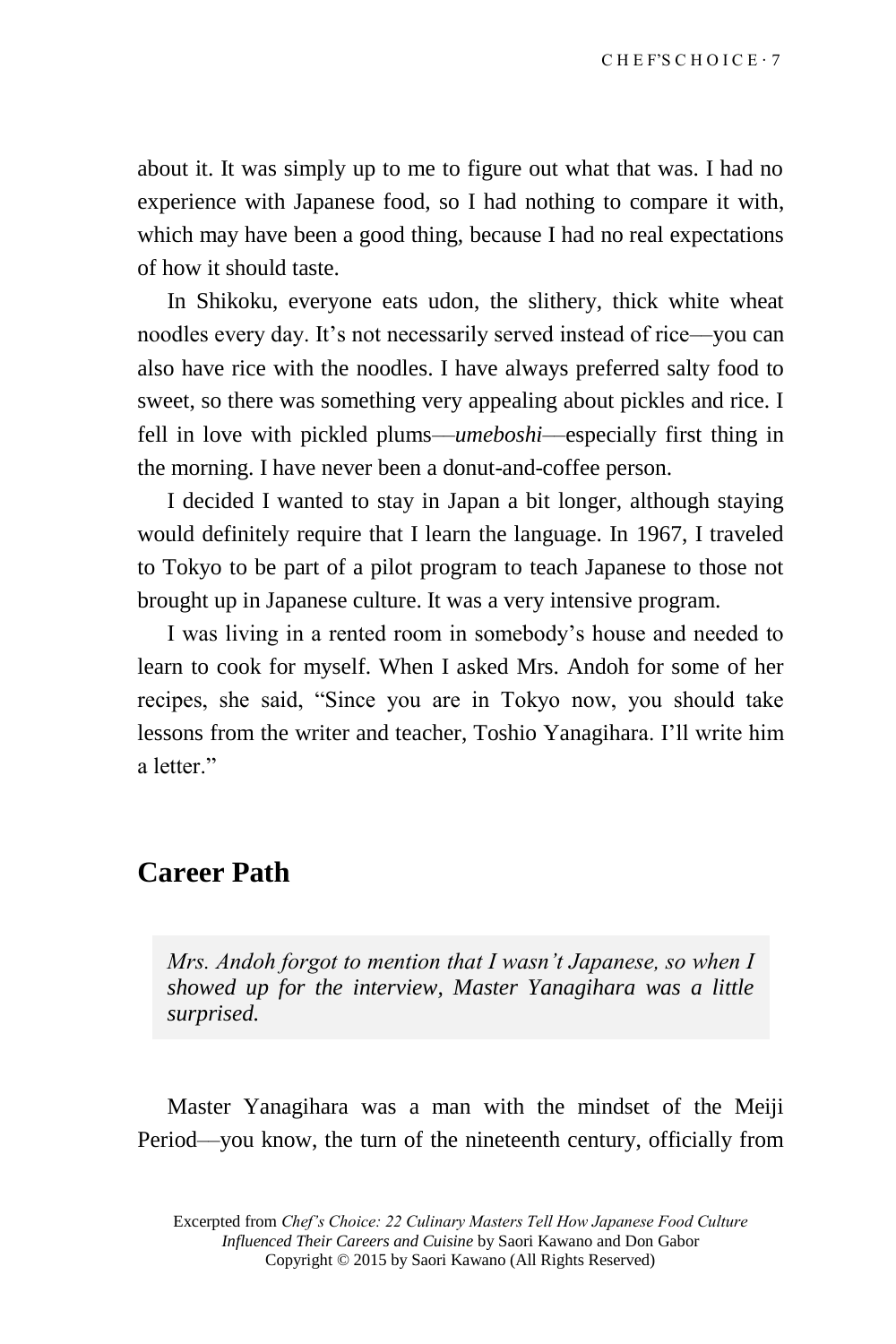1868 to 1912––who appreciated things that were not Japanese. He was such a magnificent writer! He could communicate. He knew exactly what phrase to use and how to describe food so that you could taste it and appreciate it. This experience led me to consider food writing as a career. Master Yanagihara told me, "Hang in there. Basic training at my school is three years. Then you can write about it in English and get the rest of the world excited."

Early into this three-year course, Master Yanagihara came to me and said, "You need to write your own book. Translating my work–– nobody's going to get it." In 1972, I queried *Gourmet* magazine as to whether the editors were interested in some pieces on Japanese food culture, and the answer was yes! In 1975 they published my series of six pieces. The rest is history. I served as *Gourmet* magazine's Japanese food correspondent until 2007.

## **Cuisine**

*The word "washoku" is a philosophy and a mindset—and it's also the food that's produced when you're in that mindset.* 

*Washoku* is Japanese food, but the *wa* character also means "harmony." The Japanese think of themselves and all of the things they do, including their cultural traditions surrounding food, as harmonious. It's a question of achieving balance. The word *washoku* is a philosophy and a mindset—and it's also the food that's produced when you're in that mindset.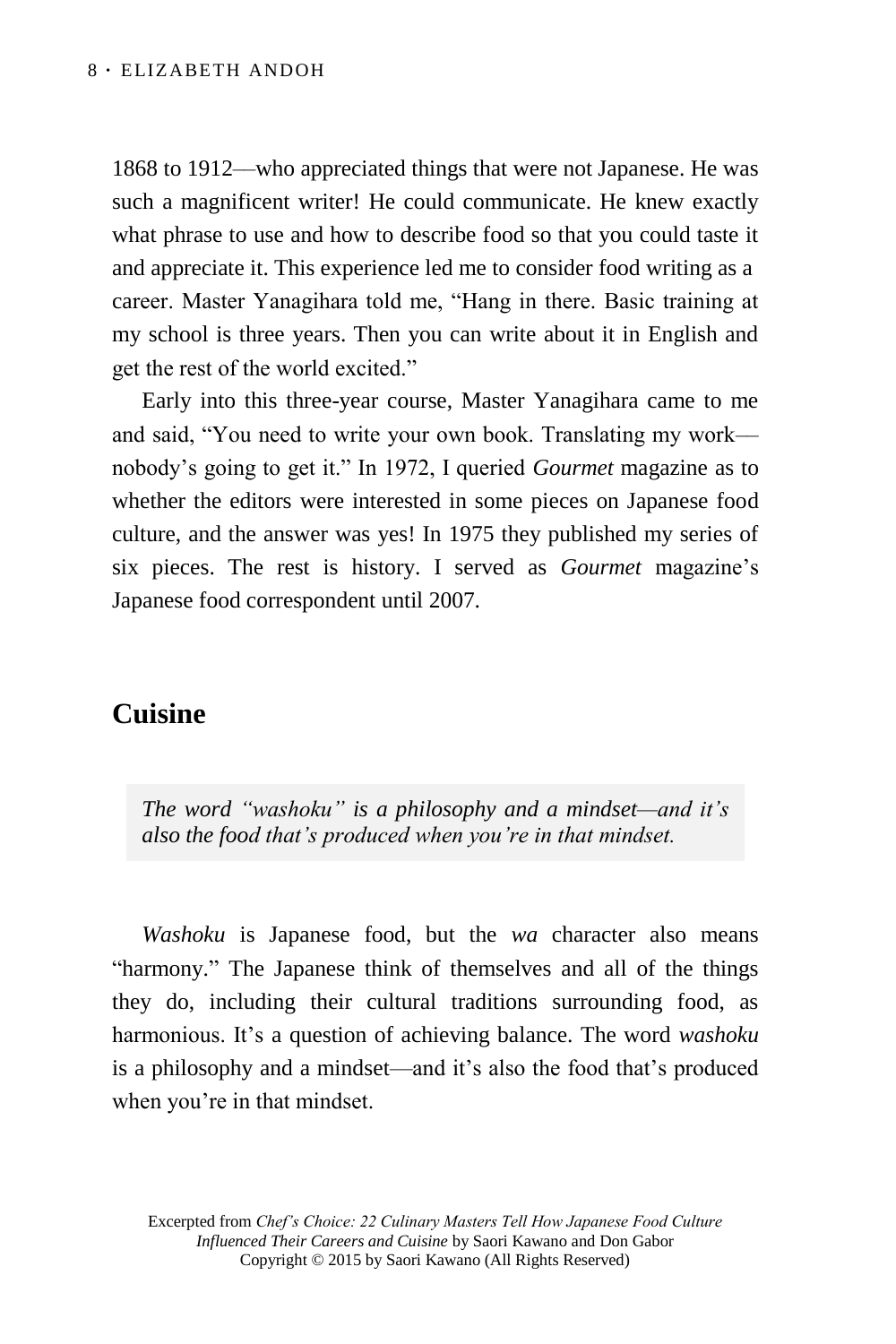I refer to the person who is making the food as the *practitioner*, because he or she practices washoku. It's a very active engagement. There are three groupings of five elements that are important for the practitioner and the person being fed. The three groupings are color, flavor, and what I call *transformation* (as opposed to cooking). If you call it cooking, it implies the application of heat, and sometimes you don't apply heat.

*There are five colors: red, yellow, and green, followed by black and white. It's not about equal distribution. It's about balance.* 

Among these colors, red is the largest category. It includes purple, pink, orange, and even browns. If you know anything about nutrition, you know that red foods are typically rich in polyphenols, and that certain other nutrients appear in leafy greens, so without much effort, if you've got balance of color, you've got nutritional balance. It doesn't require complicated calculations.

The second group is flavor. The big three flavors are sweet, sour, and salty, followed by bitter and spicy. The bitter taste cleanses the palette and helps you to appreciate other flavors. Bitter is used in small amounts to reset your palette. These bitter accents are subtle and spice plays a different role: it is much more about aroma than heat. And when there is heat, it is different. Think of wasabi––it's frontal and nasal, while sansho pepper is tongue-tingling.

So now we come to the third group: transformation. In preparing a meal, ingredients are changed or transformed in some way. The Japanese combine various methods: some foods are simmered, some foods are seared with heat, some foods are steamed (*mushimono)* or fried using a bit of oil, and some foods are eaten raw.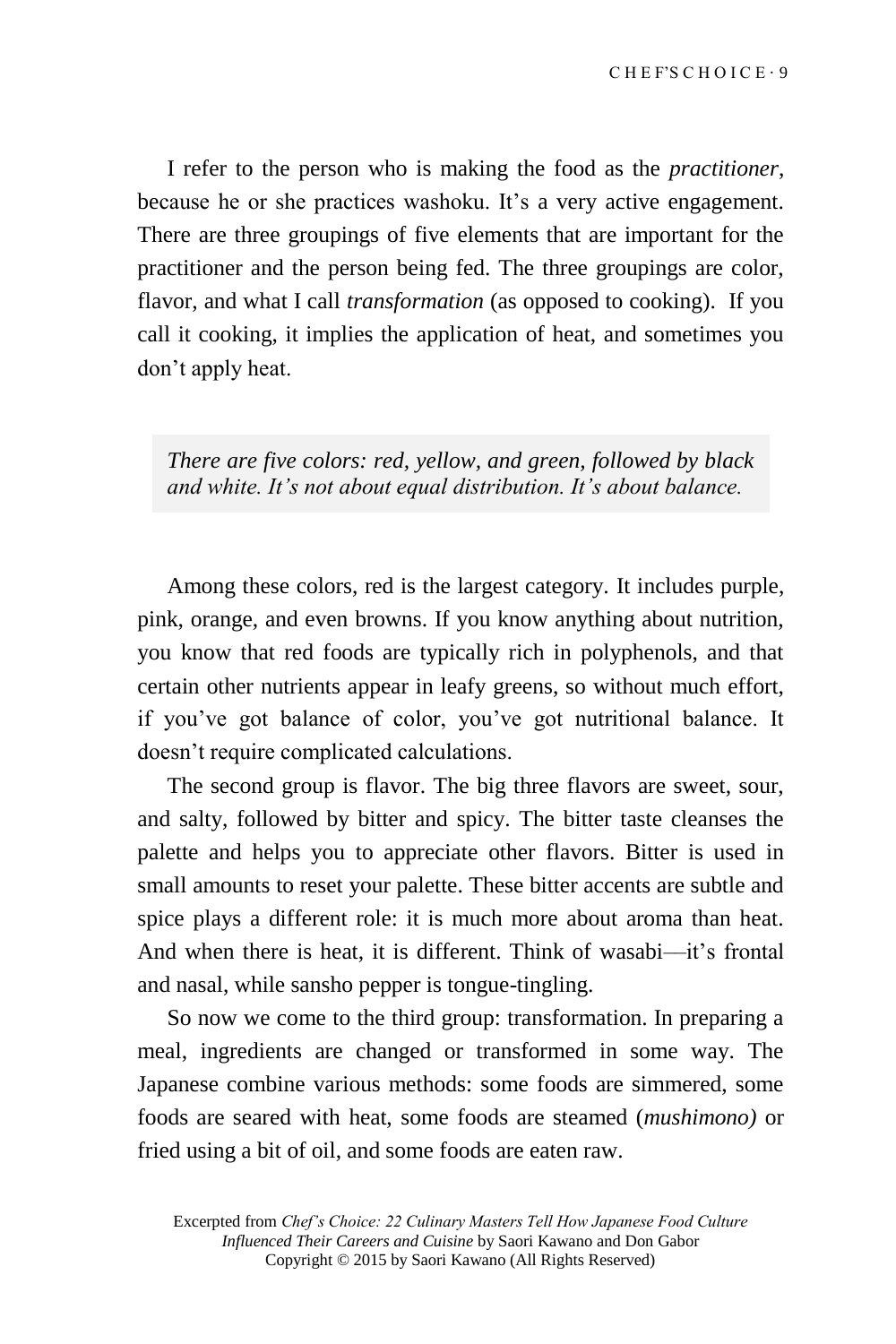When planning and preparing a meal, you have many things to consider: color, flavor, and the method by which you will transform your ingredients into a finished dish. Combine the elements of five colors, five flavors, and five preparation methods in different ways, and you've got not 15, but three to the fifth power––that's a lot of combinations!

*One concept that's not addressed in the three main groups is "mouth-feel," which is very important to the Japanese.* 

There are certain textures that the Japanese adore, and the uninitiated may have a hard time appreciating them. For example, the Japanese love *neba neba*, or the slimy, sticky, gooey and stringy texture of boiled okra. *Junsai*, also called "watershield" is another Japanese favorite. The unfurled leaves are covered in a slippery, transparent jelly. It's an alien mouth feel. Forget the taste of it or the smell of it—it's just weird in your mouth! There's a crunch and a slither, and then a briny explosion on your tongue. And it isn't something that happens with other foods––it's a very unusual eating experience.

Another aspect of Japanese food culture is *kansha*, or "appreciation." It compels us to use food and resources fully, not to waste anything––even water. For example, when I was first at the Andoh home in Shikoku, I literally had to go outside and pump water from the well. Pump and schlep. You do not waste water! If you're going to use that water to blanch oily abura-age––a deep-fried tofu pouch––and spinach or some other green vegetable, blanch your greens first.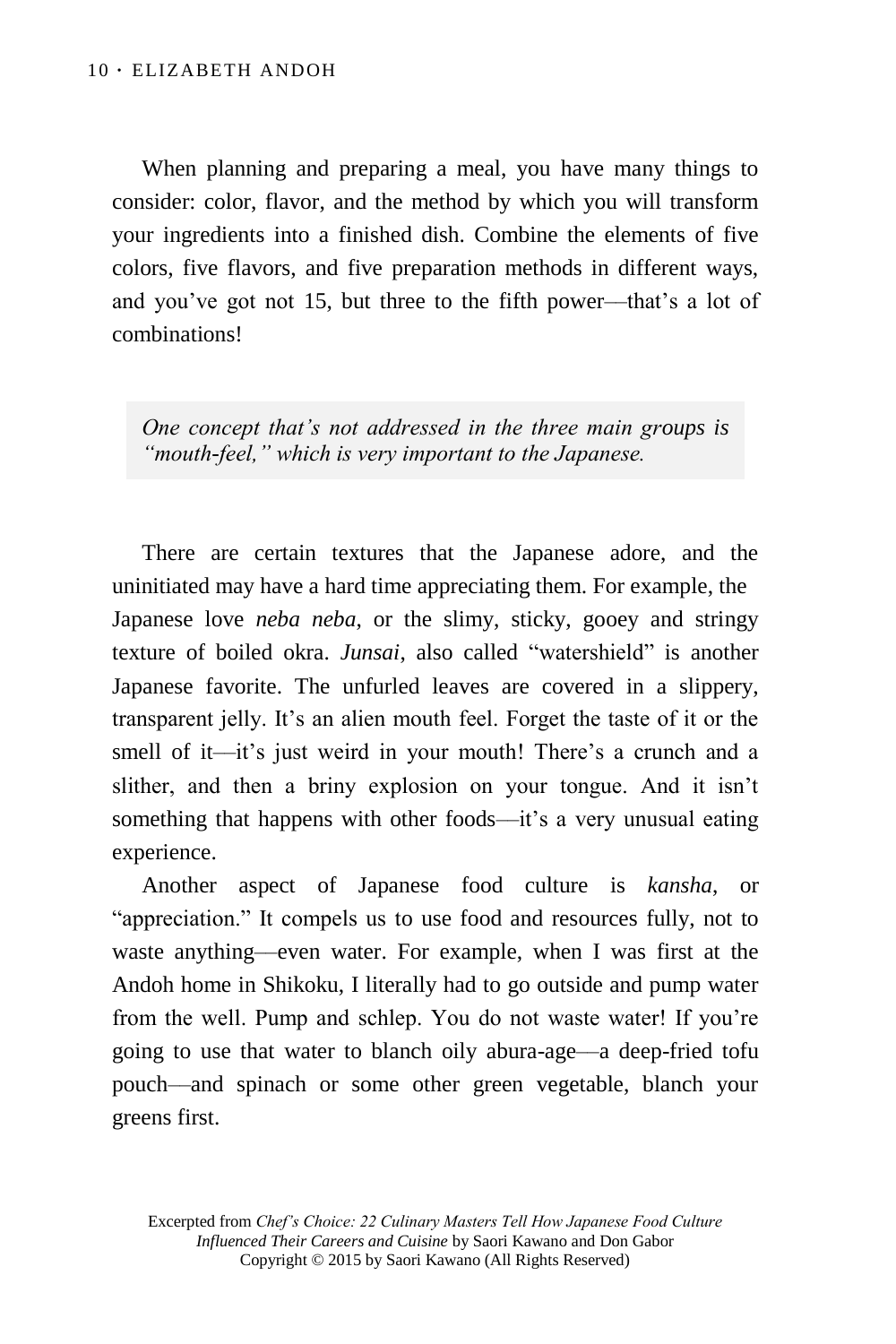You need to be mindful. It is not necessarily difficult or more time consuming, but you need to be aware of possible waste and avoid it. This is also part of practicing washoku and kansha.

*One style of washoku cooking is taking a single ingredient and making a whole meal with it.* 

It's funny, because the original *Iron Chef* TV program picked up on that idea, but it's an ancient notion in Japanese cooking. You had a lot of seasonal foods that were locally grown. That was it and probably had to do with necessity in the days before refrigeration and swift transportation. So the really talented chef was not the one who could acquire some exotic or wildly expensive ingredient, but, rather, the person who could take a very simple, humble carrot or daikon and explode the possibilities into a full-course banquet. That notion of taking a very limited item and making various things from it is not unique to the culinary arts. Think about black-and-white brush paintings. You've got a very limited palette, yet can create the impression of varied color. It's about seeing the possibilities in something that has limitations.

## **Ingredients**

*Sometimes people were taking Japanese ingredients and using them in ways that the Japanese would not use them.*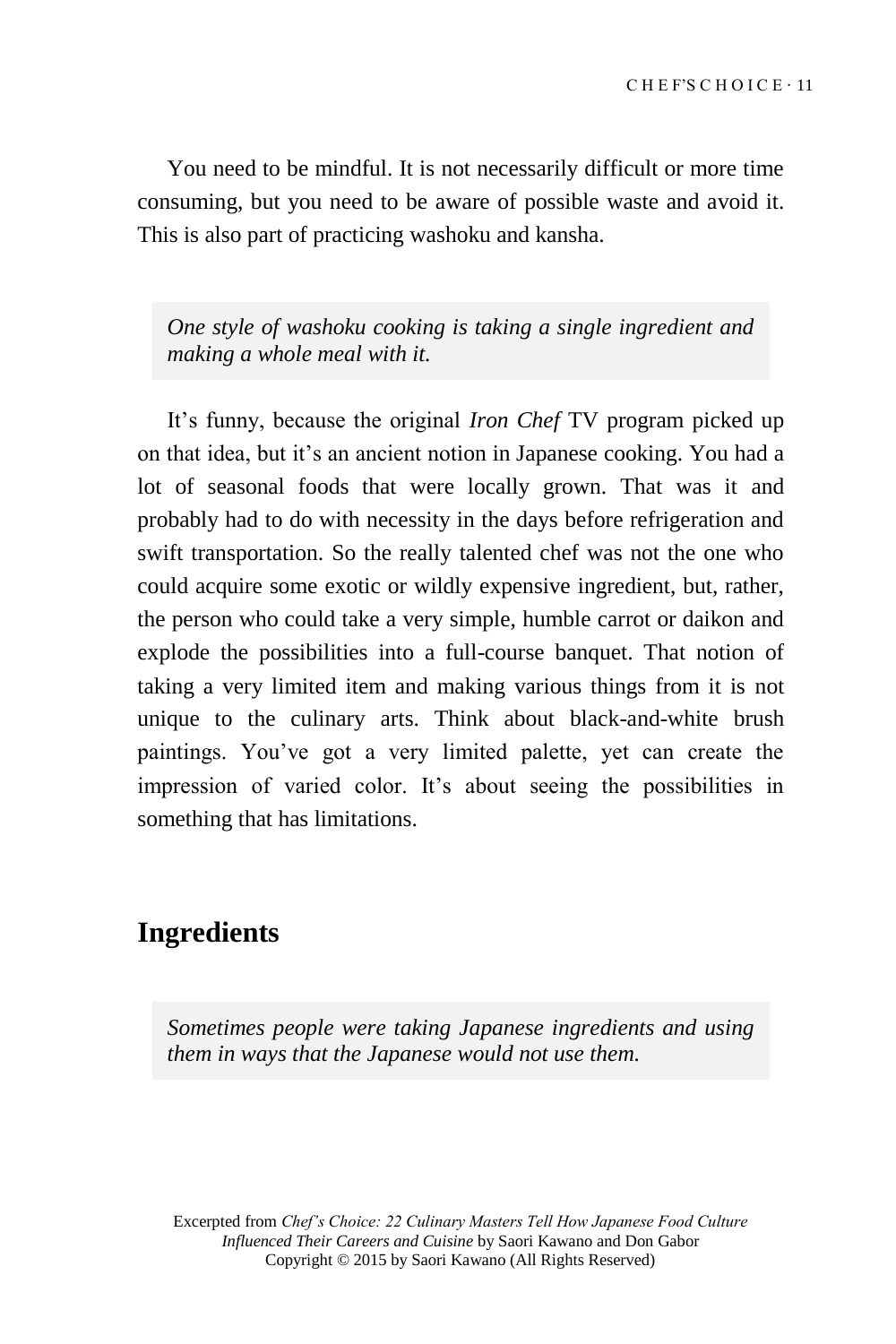Today many food critics consider mixing cuisines as fusion. In 1985 I wrote a book, *An American Taste of Japan*, which was about what I called cross-cultural cuisine, and it was far ahead of its time. At that time, I had lived in Japan for almost 20 years, and when I came back to America, I discovered that you could create a Japanese meal anywhere. It had nothing to do with being Japanese and nothing to do with geography. Sometimes people were taking ordinary Japanese ingredients and using them in ways that the Japanese would not use them.

By the mid 1980s, particularly in New York, *shiso*, a perennial herb in the mint family, was beginning to come into popularity. Certainly enoki mushrooms were available. There was wasabi, although it was mostly powder. There were all sorts of foods out there that had not been available 20 years before. People in America began to play with them.

At the same time a new cooking style evolved in Japan when Japanese chefs went to Europe to train and then returned to Japan. Influence and inspiration––and it's inevitable.

*Today, Americans no longer assume that cooking with Japanese ingredients is something that only the Japanese do.* 

Americans are buying Japanese ingredients. People are willing to consider Japanese ingredients as part of their diet and their pantry. This is particularly true among food professionals. But many do not understand the ingredients, and they don't know what they can do and should or should not do.

Enoki mushrooms, for example, don't have to be cooked very long, but a food chemist finally explained to me that there's an enzyme in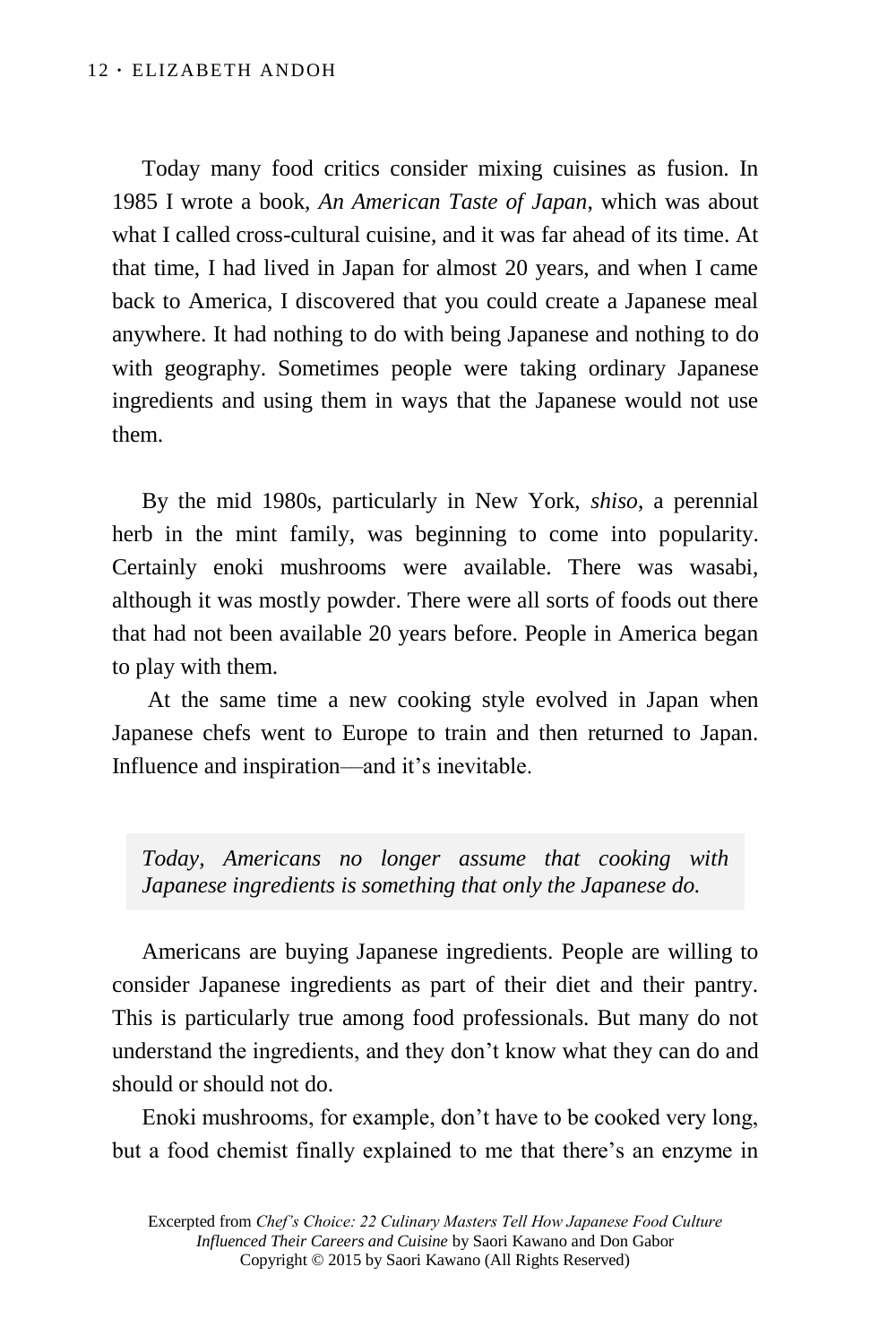them that needs to be eliminated. In Japan, cooks usually place enoki mushrooms at the bottom of a bowl and pour hot broth on top. That's all the heat you need to neutralize this enzyme. However, Americans were putting raw enoki mushrooms on salads, as they do with regular mushrooms. Nothing bad happened, but people experienced a slight bit of indigestion.

Another example is wasabi. If you heat wasabi, it does ugly things, so you should add it at the end of the cooking process. Otherwise, it becomes bitter and turns an unappetizing color, especially if you use the powder instead of the real stuff. Frequently Japanese ingredients are used incorrectly.

That's why it's so useful to experience the cuisine and to study how traditional cooks prepare Japanese food. In this way, you can increase your ability to use the ingredients the right way and guide your curiosity in the right direction.

*Certainly one kind of miso is not going to be interchangeable with another in any given recipe. It's just not. They're very different.* 

There were two reasons why I started my tasting programs with Japanese ingredients in the early 1990s. First, no individual is going to go out there and buy 20 different kinds of miso to discover what the range is. If you lived your formative years in Japan or traveled a bit there, you might eventually experience dozens of different kinds of miso without trying.

But if you are living in Chicago or Dallas, it's unlikely that you're going to get a sense of what miso is all about. Yet, certainly one kind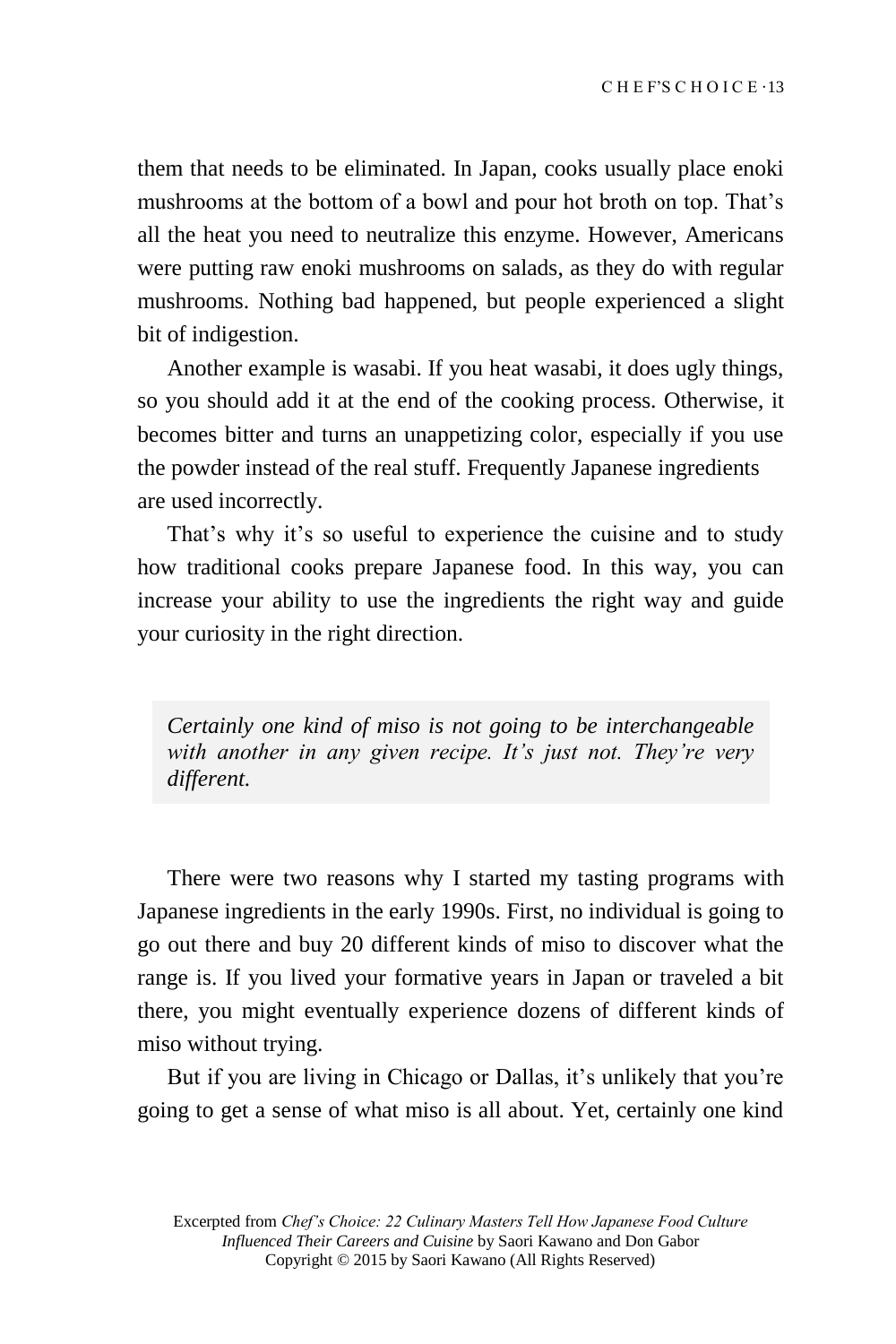of miso is not going to be interchangeable with another in any given recipe. It's just not. They're very different.

On another level, you have something like *kombu*––kelp––which is naturally occurring umami. There are different varieties of kombu kelp and kinds of water (hard or soft) that will influence taste. People in Kansai region Osaka prefer *ma-kombu*, while people in Tokyo prefer *Hidaka kombu*. When I was conducting miso- or kombu-tasting programs, most participants could taste the difference. But those new to ingredients such as miso or kombu had trouble.

## **Training**

*The key to understanding the Japanese approach to food preparation is that nothing goes to waste and everything is fully used, appreciated.* 

At A Taste of Culture I offer different programs for different audiences. The mini-intensives focus on understanding basic ingredients and techniques, and applying them to a wide variety of foods. It's a fast-paced, tightly packed curriculum that appeals to food professionals and serious home cooks.

Because it's important to understand your ingredients, I often include a segment I call "A Peek in the Pantry," in which we sample many varieties of common basic ingredients such as vinegar, miso, and kelp. By exploring the difference between a barley-enriched *mugi*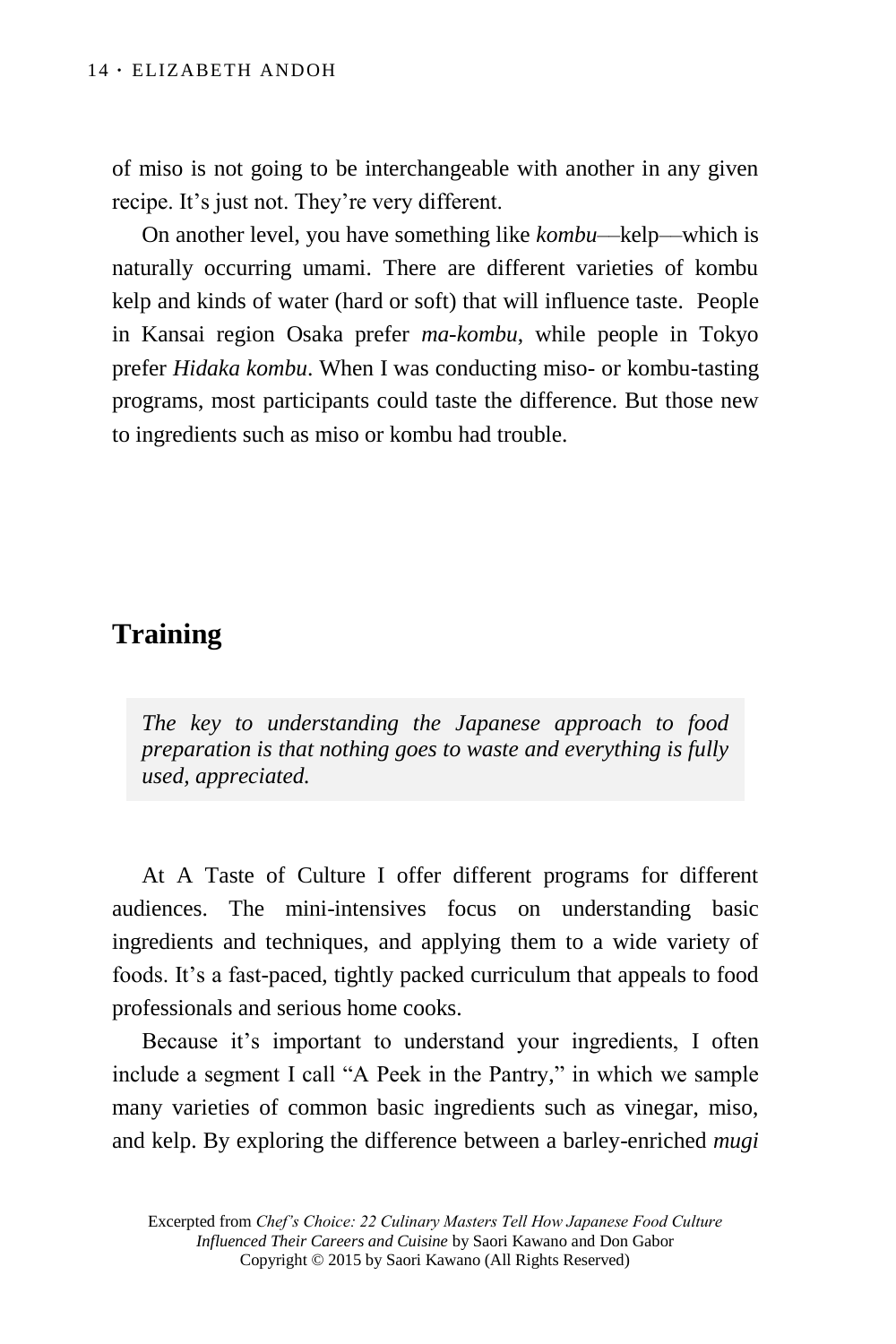miso and a soybean-only *Hatcho* miso, students gain the basic knowledge and experience they need to successfully experiment with these foods outside the Japanese culinary context.

I was facilitating for several Japanese chefs from Japan in Napa, California at the 2007 Culinary Institute of America's Worlds of Flavor Conference. The Japanese chefs were given huge garbage bags and huge garbage cans, but in the end there was almost nothing in them even though they were making food for 250 people. At the end of filleting the fish, they made *hone sembei*, crisp little bone crackers. And the kombu that was left over from making the dashi stock went into making the food the chefs ate themselves. It's an important culinary skill. An important part of the notion of washoku is kansha (appreciation), which recognizes the potential for fully utilizing ingredients.

I also offer programs in Japan for the ex-pat community, the foreign community whose members typically live there for two to three years because of business.

*Many don't feel compelled to learn to cook Japanese food because they can go out and eat good Japanese food anywhere, but they want to understand why it tastes great at one restaurant and not at another.* 

And often food that is served to them is unrecognizable, and that can cause anxiety. So the goal for many of the people who come into my programs in Japan who are not food professionals is to achieve a certain comfort level with ingredients and dishes that are totally alien to them.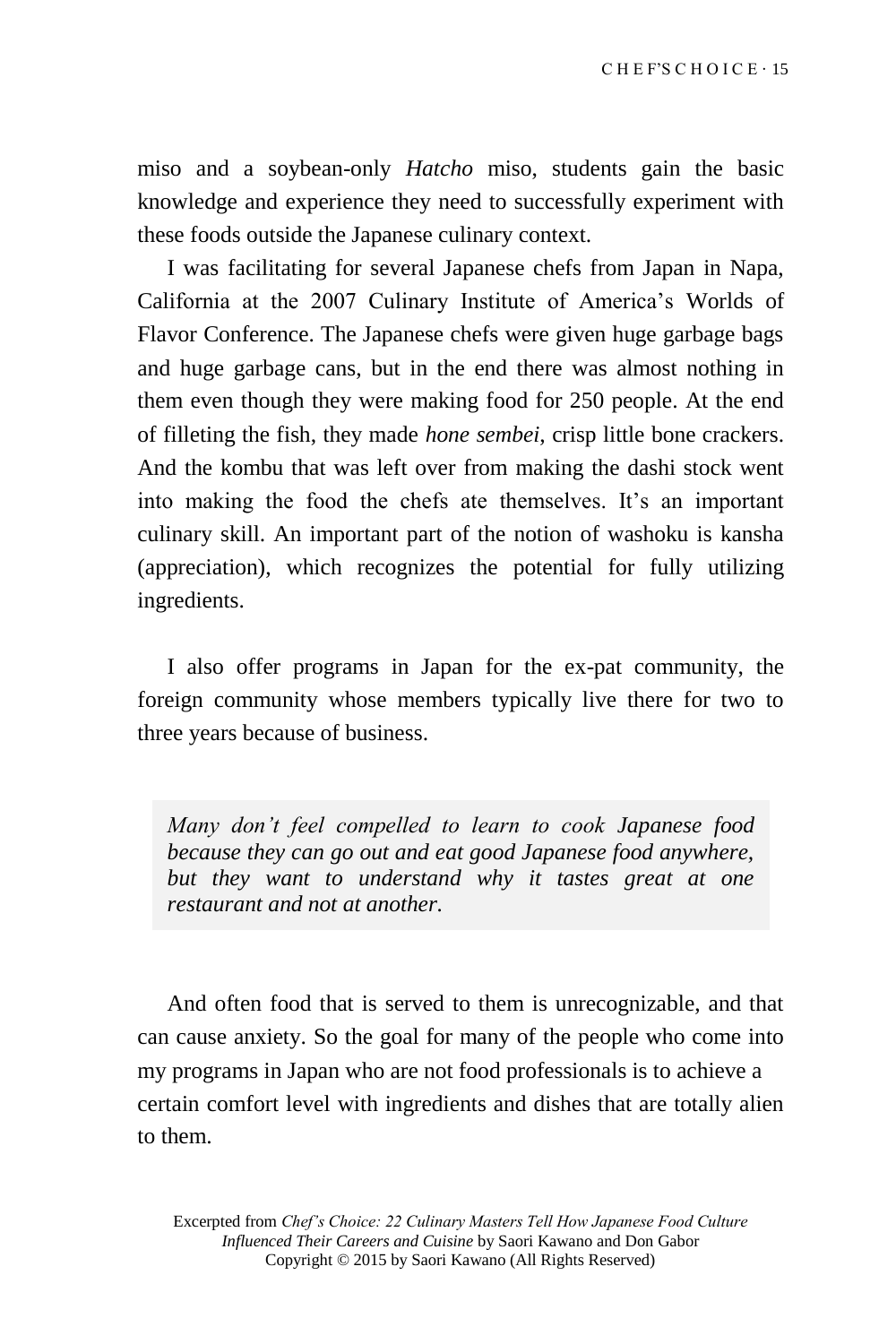I sometimes structure programs as Kansha Challenges, offering a group only a few ingredients they must share—and use fully—in order to produce a meal. Sometimes, when I travel within the U.S. I ask those in my network (colleagues and volunteers who help me test recipes for my books) to help me put together events in their community. I like to do fundraisers for local groups. I contact a local culinary school and tell them I will teach a class to ten of their students if those students will be my assistants during the fundraiser.

This is a great experience for everyone. The young kids—what enthusiasm! They have no preconceived notions about the preparations. They are very curious and very enthusiastic, so it is a matter of harnessing that energy in a specific way. I taught them how to be my assistants and to help me produce whatever food I was making for the event. They needed to learn how to make stock, but not always in the traditional way. Because I also offered a program that was vegetarian, we used dried shiitake mushrooms instead of fish flakes.

*The students had to learn about the order in which certain ingredients are added, because the chemistry of the food wasn't familiar to them.* 

For example, they learned that saké and sugar go in first, and soy sauce is added only at the very end. They learned the shared traditions handed down and developed over thousands of years, as well as the order and timing necessary in Japanese food preparation. They learned the whole notion that a meal can be served pretty much at room temperature and that it doesn't necessarily require a whole lot of refrigeration. They learned about the rhythm in the kitchen. I kept returning to the rhythm and the pace of the kitchen because it was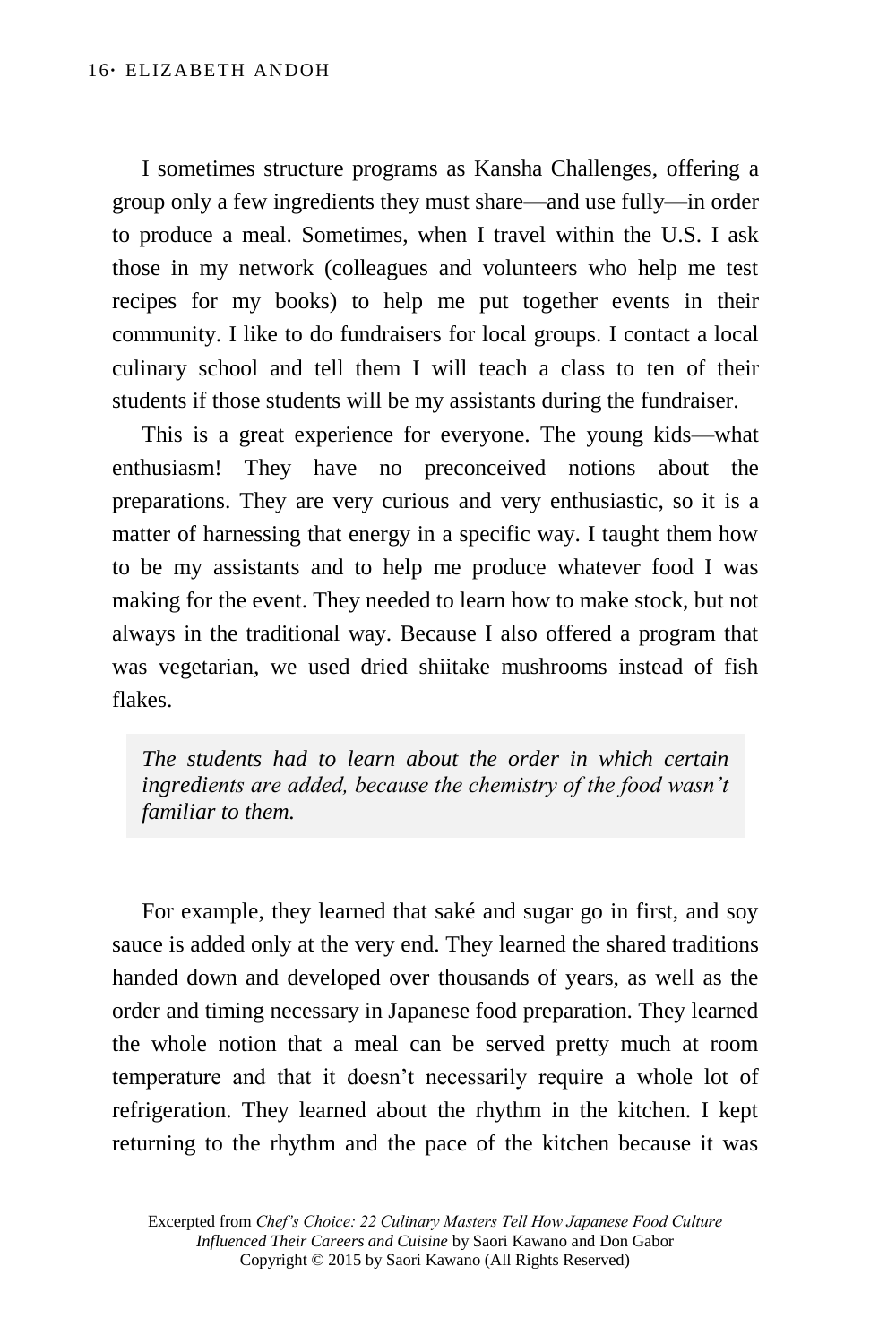different from western ways. It was really exciting to see them get it. They were surprised at how complex the flavors were from such straightforward preparations.

## **A Day in the Life**

*The training styles and expectations of chefs from Japan and those of culinary students from the U.S. are very different.* 

A clear example of the differences between Japanese and United States' training styles came to light at the 2007 Culinary Institute of America's Worlds of Flavor Conference. The students assumed that they were going to be able to look over the visiting Japanese chefs' shoulders and ask them questions. They thought that they were going to have conversations and be able to chat. But the training style of Japanese chefs is quite different—it requires students to be patient, remain quiet, and employ keen observational skills.

One does not walk into an exclusive Japanese restaurant like the ones these chefs worked in and simply expect to be shown everything. Students needed to hold their questions until the end. After they had seen the flow of action and had established a context, then they could ask their questions. If they were still puzzled, then that was the time to engage. But some of the culinary students kept asking questions, expecting to be shown everything. One even picked up the Japanese chefs' knives! I thought people were going to be killed!